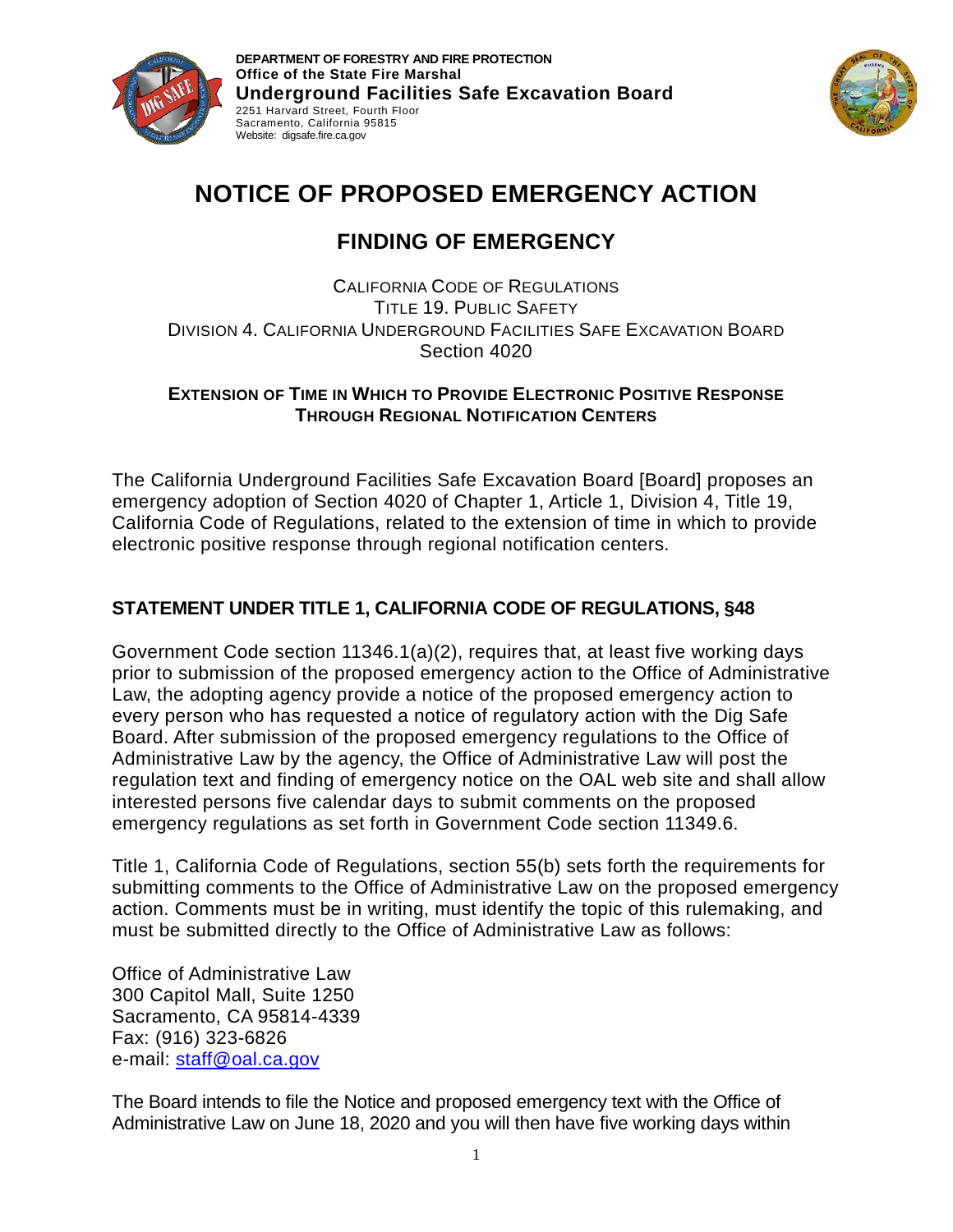which to submit written comments on the proposal, including the finding of emergency, directly with the Office of Administrative Law.

In addition, a copy of the comments must be transmitted to the Department's contact person for this rulemaking. To ensure prompt receipt and consideration of your comments, the Department requests that you transmit a copy directed to:

- **Email:** [diane.arend@fire.ca.gov](mailto:diane.arend@fire.ca.gov) **(Include in the subject line of the email "Comments: Dig Safe EPR").**
- **Mail to:** CAL FIRE / Office of the State Fire Marshal P.O. Box 944246 Sacramento, California 94244-2460 Attn: Diane Arend, Code Development & Analysis
- **Hand delivered between 8:00 a.m. and 5:00 p.m.(PDT) to:** CAL FIRE / Office of the State Fire Marshal 2251 Harvard Street, Fourth Floor Sacramento, California 95815 Attn: Diane Arend, Code Development & Analysis

# **EFFECTIVE DATE**

This proposed regulation will take effect on **July 1, 2020**, and will remain in effect through **December 27, 2020**.

# **FINDING OF EMERGENCY**

The adoption of these regulations is necessary for the immediate preservation of the public peace, health and safety, or general welfare, as follows:

The need for these regulations to be adopted immediately has been declared by the Legislature in Government Code section 4216.3(d)(1), which directs the California Underground Facilities Safe Excavation Board [Board] to adopt these regulations:

"The initial adoption, amendment, or repeal of a regulation authorized by this section is deemed to address an emergency, for purposes of Sections 11346.1 and 11349.6, and the board is hereby exempted for that purpose from the requirements of subdivision (b) of Section 11346.1."

And Government Code section 4216.3(d)(2) confirms the Legislature's intent to "authorize the board to expedite the exercise of its power to implement regulations as its unique operational circumstances require."

# **INFORMATIVE DIGEST / POLICY STATEMENT OVERVIEW**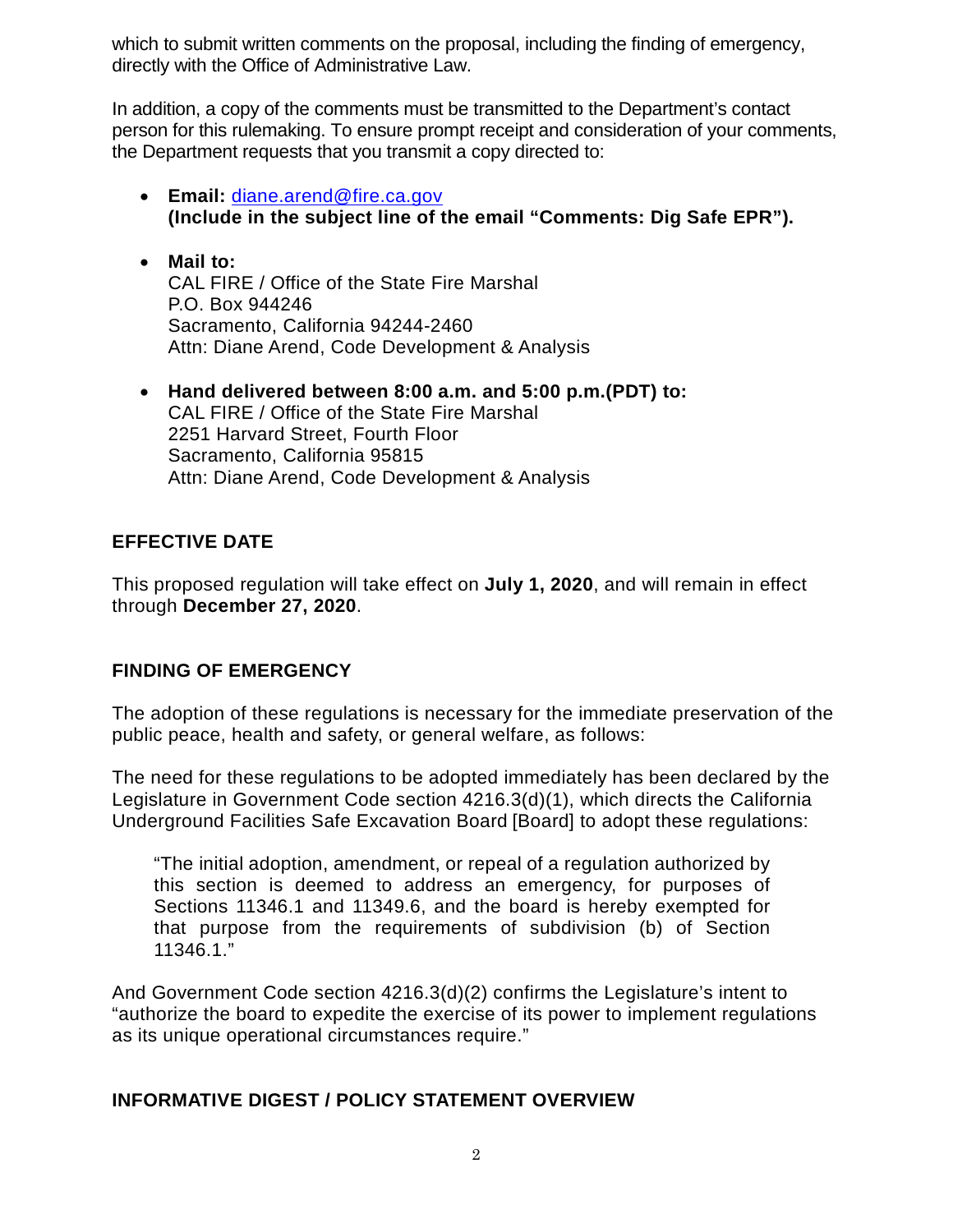#### **LIST OF REGULATIONS TO BE ADOPTED:**

California Code of Regulations, Title 19, Section 4020. Extension of Time in Which to Provide Electronic Positive Response Through Regional Notification Centers.

The Boards proposed adoption of regulations related to extension of utility operator's time for compliance with the requirements set forth in Government Code section 4216.3(c)(1)(A), will provide further support for operators who request that the Board extend the time to provide electronic positive response through regional notification centers.

The Board is authorized to adopt regulations as emergency regulations (Government Code 4216.3(d)(1)).

#### **BACKGROUND**

Currently, utility operators have the option to provide electronic positive responses to locate-and-mark requests from regional call centers. Providing that response will remain an option through 2020. As of January 1, 2021, Government Code section 4216.3(c)(1)(A) will make electronic responses mandatory. Assembly Bill 1166 (2019- 2020) made that change, amending Government Code section 4216.3 to provide that: "On and after January 1, 2021, every operator shall supply an electronic positive response through the regional notification center before the legal excavation start date and time." (Gov. Code  $\S$  4216.3(c)(1)(a).)

AB 1166 also anticipated that some utility operators would be unable to comply by the January, 2021 deadline, so it directed the Board to determine good cause for extensions of the deadline and to grant extensions to operators that establish good cause. (Gov. Code § 4216.3(d)(1).) The Board may not grant an extension beyond December 31, 2021. (Gov. Code § 4216.3(c)(1)(A).) These proposed regulations specify the types of facts that constitute "good cause" and create a process by which utility operators can apply for extension of the deadline.

#### **POLICY STATEMENT OVERVIEW**

This regulation will create a benefit for private sector businesses because the utility operators that cannot meet the January 1, 2021 deadline will be able to obtain the time needed to develop their processes and systems needed to provide electronic positive responses. In the absence of a time extension, those utility operators would be out of compliance because they are unable to comply, not because they chose not to comply.

## **COSTS – PRIVATE SECTOR AND LOCAL GOVERNMENT**

This regulation will have a cost impact on utility operators that are private businesses when those operators choose to apply for extension of the deadline for electronic positive response. The costs will be comprised of staff time to assess the utility operator's ability to provide the required response and to complete the application for an extension. The information supporting the application will be submitted on a fillable .pdf form that the utility operator will access on the Board's internet site.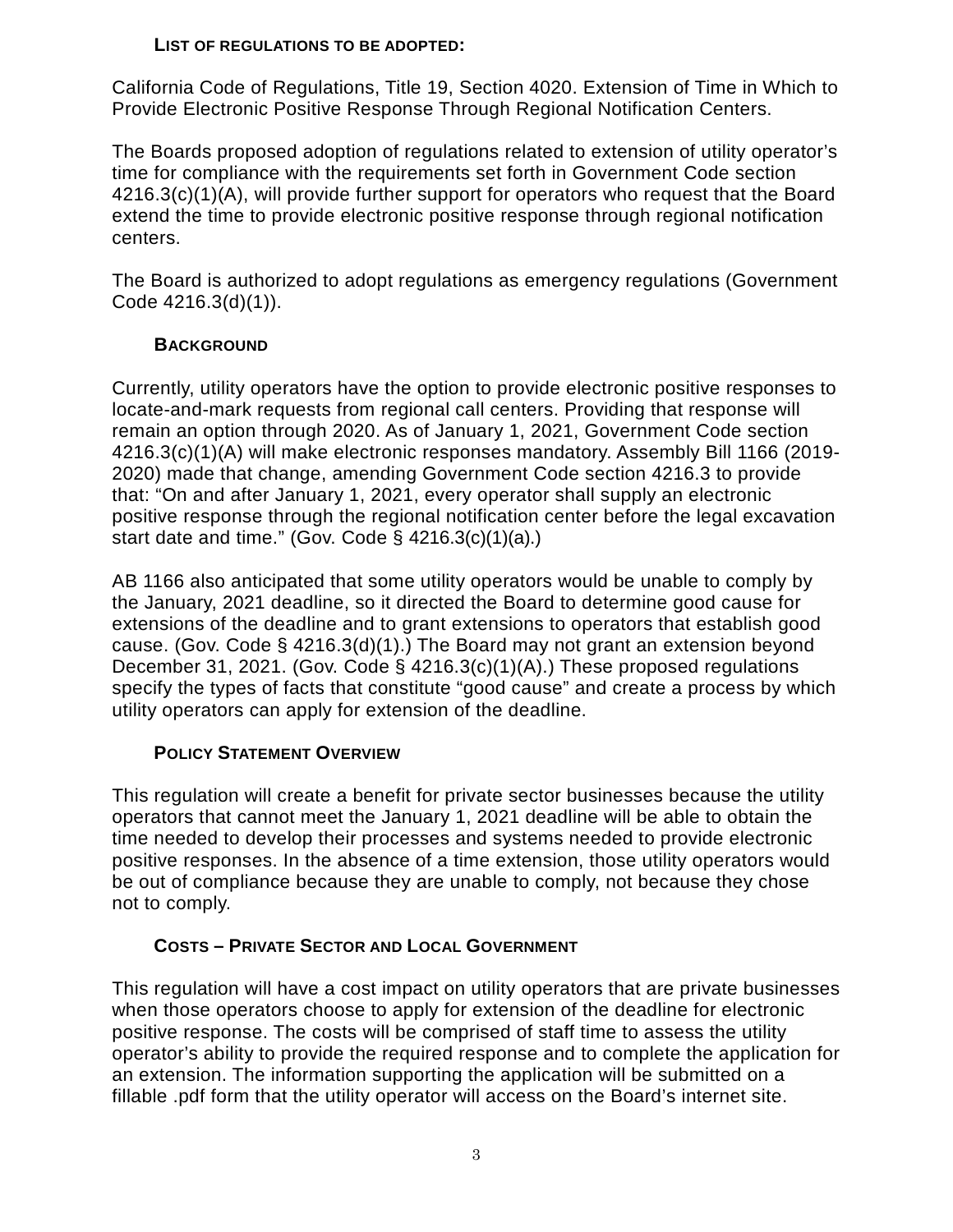The Board made the following assumptions to provide instructive numbers for considering the economic impact.

Number of operators who will apply for an extension: The state has approximately 2,100 utility operators. Of these operators, approximately 1,123 are local government entities and 18 are state government agencies. The balance are primarily private enterprises (or divisions thereof), with a few federal agencies. For the purpose of calculation, the Board anticipates no more than 25% of the state's operators will apply for an extension, or 525. Assuming the government/private status of an operator has no influence as to whether they would request an extension, the numbers of entities requesting an extension are as follows:

- Local governments: 280
- State agencies: 5
- Private businesses: 240

Small businesses: The majority of businesses affected by AB 1166's electronic positive response requirement—hence affected by this regulation providing the opportunity to seek an extension—are cities and public sector water providers. Privately-owned electric utilities and petroleum pipeline operators are small in number and generally very large. We make the conservative assumption that the majority of the California Public Utilities Commission-regulated water (approximately  $100<sup>1</sup>$ ) and small telecommunications utilities (16<sup>[2](#page-3-1)</sup>) are small businesses. For the purpose of this discussion, the Board makes the assumption that all 116 small businesses apply for the extension.

Time required to complete the application: Given the brevity of the application, the Board does not anticipate developing the application will take a great deal of time to complete. The Board anticipates each application to take one person three hours. The Board assumes that everyone who requests an extension would not be able to otherwise comply, assumes that 25% of operators will apply for the extension. The benefit to operators is to not have to be out of compliance and therefore avoid paying penalties for lack of compliance.

The state has approximately 2,100 operator operators. Of those, approximately 1,123 are local government entities and 18 are state government agencies. The balance are primarily private enterprises (or divisions thereof), with a few federal agencies. For the purpose of calculation, the Board anticipates no more than 25% of the state's one-call center members will apply for an extension, or 525. Assuming the government/private status of a member has no influence as to whether they would request an extension, the numbers of entities requesting an extension are as follows:

- Local governments: 280
- State agencies: 5
- Private businesses: 240

The only cost associated with this regulation is the time required to complete the application, assumed at 3 hours. If we assume the application is completed by an Engineering Manager making \$117,378 annually (Glassdoor), the total cost per

<span id="page-3-0"></span> <sup>1</sup> <https://www.cpuc.ca.gov/water/>

<span id="page-3-1"></span><sup>2</sup> <https://www.cpuc.ca.gov/General.aspx?id=991>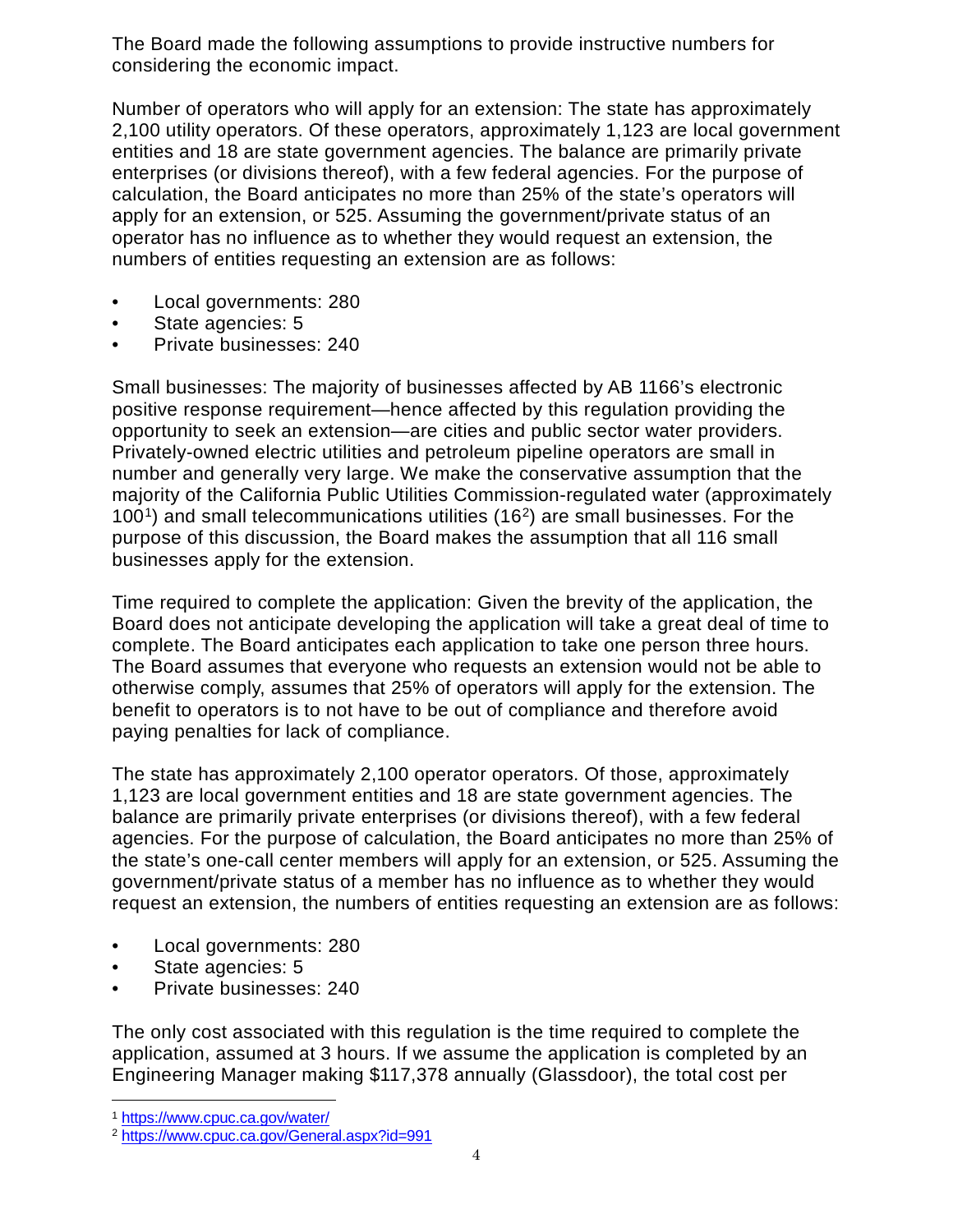application is \$169.29 (\$56.43 x 3 hrs). As we assume 240 private businesses and individuals will apply for the extension, the total cost of the regulation on private businesses and individuals would be \$40,629.60.

Only a very small fraction of California's estimated 3.8 million businesses (99.8% of them small businesses) fall under this regulation. The cost of application for a small business, typical business, and individuals would be the same, at \$169.29.

Some local governments are utility operators and this regulation will have a cost impact when those operators choose to apply for extension of the deadline for electronic positive response. Assuming that the time-related cost of applying is the same for local government operators because the application is completed by an Engineering Manager making \$117,378 annually (Glassdoor), the total cost per application is \$169.29 (\$56.43 x 3 hrs). As 280 local government agencies are expected to apply (Section A above), the total fiscal effect on local government is expected to be 280 x  $$169.29 = $47,401.20$ 

## **COSTS – STATE GOVERNMENT**

Evaluating the extension applications will increase the Board's operating expenses because it will require the Board to add two positions, both of which have been requested in the Governor's 2020-21 Budget (3540-051-BCP-2020-GB). One position will be an Associate Governmental Program Analyst (AGPA), and the other will be a temporary position, anticipated to be filled by an Information Officer I (Specialist) (IO). Those two positions will be used to perform administrative and outreach work necessary for the Board to fulfill the statutory requirements during fiscal years 2020-21 and 2021-22. The Information Officer I Specialist will be needed only through June 30, 2022.

The AGPA position will be needed to:

- Accept, review, track, and present to the Board several hundred requests for exemptions from the electronic positive response requirements;
- Process and mail Board decisions on the applications; and
- Track applicant compliance plans and deadlines, review dig ticket data, and assist with compliance activities.

The IO position will be needed through June 30, 2022 to design and implement an outreach plan, which will include writing meeting materials and presentations, coordinate technology presentations to utility providers, and working with trade associations to provide compliance information to members.

To fund the two positions, the Board will incur costs totaling \$335,000 during 2021- 22 and \$175,000 during 2022-23.

#### **BENEFITS – PRIVATE SECTOR AND LOCAL GOVERNMENT**

The size and nature of any penalty imposed by the Board would be based on the facts of the case and guided by the principles in Gov't Code § 4216.19 and the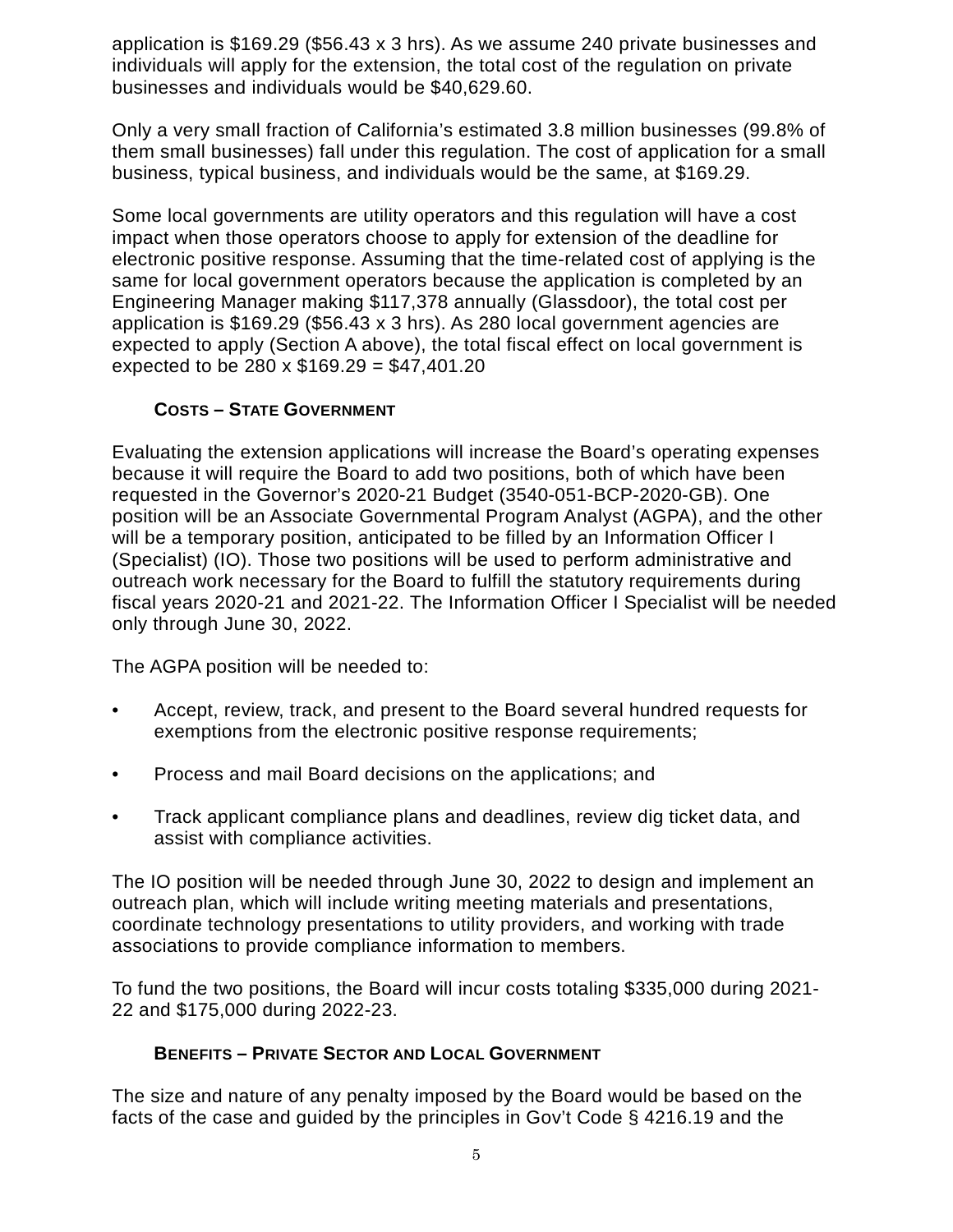forthcoming Section 4201 of Title 19 of the California Code of Regulations. Therefore, the amount of any penalties that would be imposed in the absence of this regulation are unknown. For the purpose of providing instructive numbers for considering the economic impact of the regulation, however, the Board makes the assumption that all operators subject to financial penalty are fined \$1,000 for noncompliance. As local government agencies are subject to enforcement by their local governing boards, local government agencies would not suffer this impact. The remaining 245 private companies and state agencies would therefore be subject to the \$1,000 penalty. The economic benefit of avoiding these penalties would be \$245,000.

Further, in implementing this regulation, the Board will conduct outreach to operators, who will be educated regarding the electronic positive response requirement and therefore will be more likely to make the changes needed to comply.

### **EVALUATION OF CONSISTENCY**

There currently exist no regulations that relate to the Board's process for granting extensions of the electronic positive response deadline. Therefore, the proposed action is not incompatible or inconsistent with existing regulations.

### **COMPARABLE FEDERAL REGULATIONS AND STATUTES**

There are currently no federal laws or regulations setting forth requirements relating to electronic positive responses by utility operators doing business in California.

### **LOCAL MANDATE DETERMINATION**

The application process is voluntary. The proposed regulations do not impose any mandate on local agencies or school districts. To the extent that a local agency utility operator chooses to apply for a time extension, that local agency is subject to requirements that also apply to the private sector. Therefore, the proposed regulation imposes no reimbursable costs.

#### **COST SAVINGS**

These proposed regulations will not result in any cost savings to any state agency, and will not result in any cost or savings related to federal funding. Nor will these proposed regulations create any reimbursable costs to any local agency or school district, or impose either nondiscretionary costs or savings on any local agency.

#### **FEDERAL FUNDING**

This proposed regulation will have no effect on any federal funding.

# **AUTHORITY AND REFERENCE**

Government Code section 4216.3(d)(1) requires the Board to adopt these proposed regulations. The proposed regulations implement, interpret, and make specific Government Code section 4216.3(c)(1)(a).